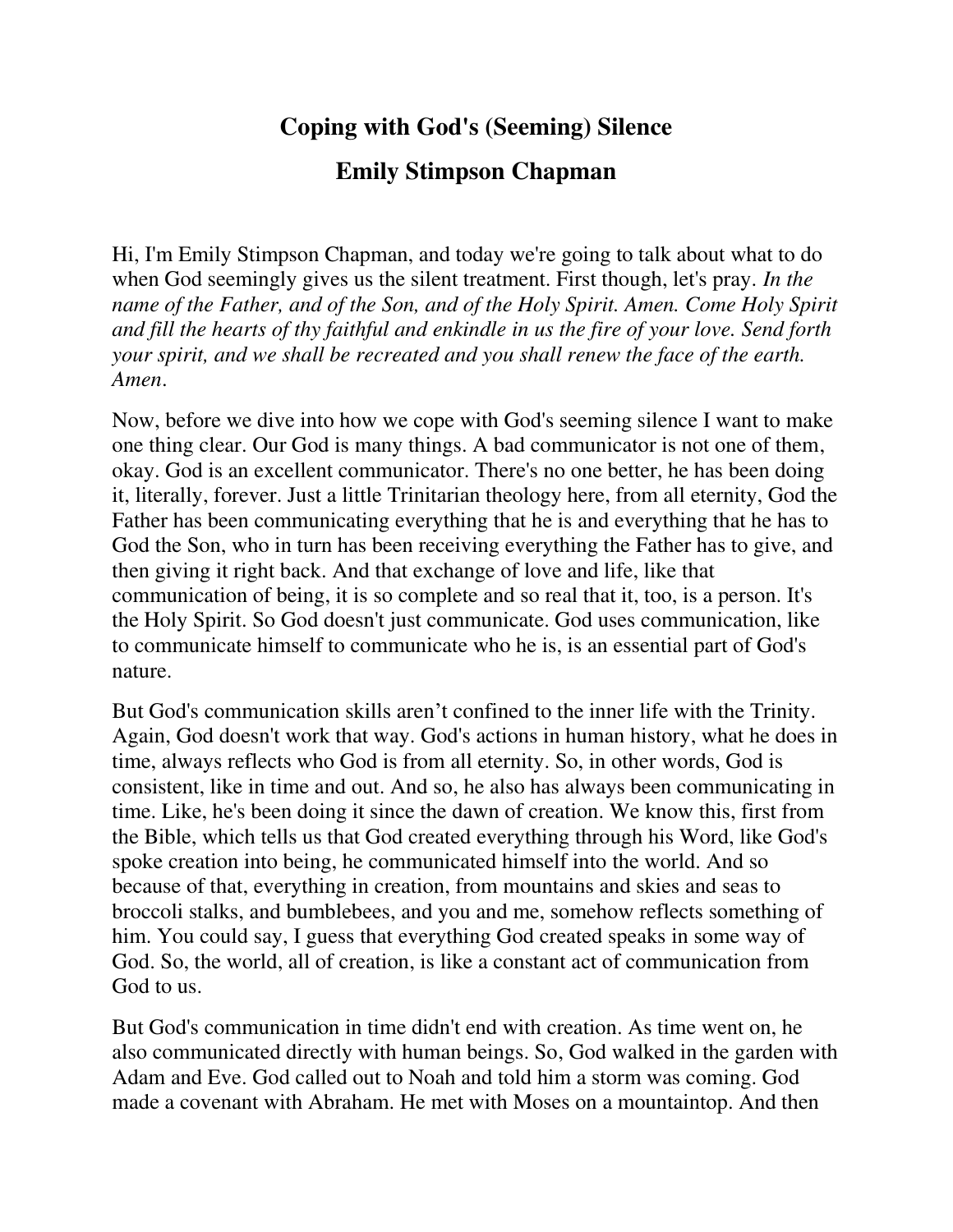he spoke to David and all of Israel through his prophets. Then, to make sure we all knew what he'd been saying to those people, he inspired men to write down those conversations and much of what he wanted humanity to know about himself.

But because God is communication, even that wasn't enough, God took his communication to humanity to a whole new level, when the Word of God took on flesh, like was born of a woman, and walked among us. In Jesus Christ, the Son of God, the Son of Man, God revealed himself completely and perfectly to the world. In Jesus, God doesn't just tell us who he was, he showed us, like he showed us who he is, by teaching us and forgiving us and healing us and dying on a cross for us. And by doing all that, he also showed us the lives of love and mercy and service and virtue and sacrifice, that he wants us to lead. But there's more. Even after Jesus returned to the father, God kept communicating to us, he left us with the church, and the sacraments and martyrs and saints, all who in different ways have continued to make the voice of God known in the world.

All of which is to say, is that God is always communicating, like, in time and eternity. He never stops, like, he never goes silent. God can't not communicate, it's who he is. But it doesn't always feel that way. For each of us, there are times in our walk with God where we hear his word loud and clear. Like, you know, scripture passages jumped out at us and it feels like God has had some prophet, write those words down just for us. We know when we hear it, that God is speaking to us. But it's not always just words that we know, during some of those seasons, like consolations flood our hearts and prayer, and we hear God in our souls, assuring us of his love and directing our actions. God is just, sometimes, so clearly and obviously there. And sometimes he's not. Sometimes we pray and pray and all we hear is silence. Like we look for consolations where we used to find them, in adoration or prayer or the sacraments, but no consolation comes. Sometimes even scripture doesn't come alive anymore. And we start to wonder if God has forgotten us, or if he's really there at all.

No matter how silent God seems though, he's always there, okay? He could never forget you. And these seasons of quiet are normal, you know. Every disciple of Jesus is going to experience them at least once and usually many times. I should note, when God seems silent, sometimes it's possible that the issue isn't on God's end but on ours. It's possible that it's us who've tuned him out, you know, we don't want to hear what he has to say, because it doesn't line up with what we want to hear. There are, right now, a lot of people running around this world with their hands over their ears, shutting out any and all of the things God is trying to say to them. But, if you are participating in this retreat, I'm willing to hazard a guess that you're not doing that.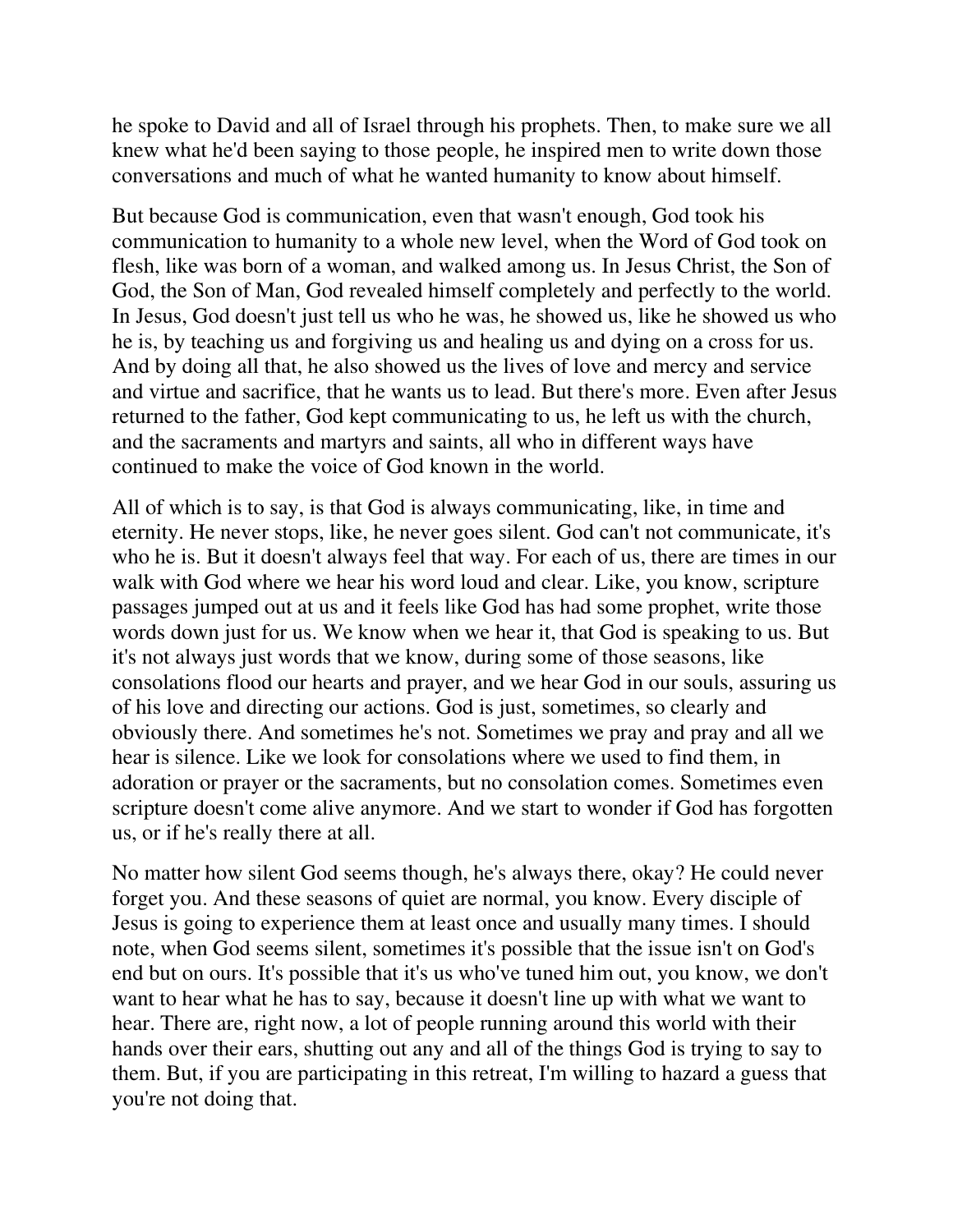So why does God seemingly go silent on us? Like even when we're being faithful, why does it sometimes seem like God's busy elsewhere? And what are we supposed to do when that happens? Well, the saints and church doctors and people who are much wiser than I am, have talked about a few of those reasons. And what they boil down to, is that those periods of quiet are times when God is helping us. He's helping us grow in faith and spiritual maturity. You see, God, a loving God, does not want us to become spiritual consolation junkies, you know, always needing a fix of comfort or assurance or always needing your constant direction about what to do and where we go in life. Instead, God wants to have us - he wants us to have a mature faith, that can withstand trials and suffering and persecution. He also wants us to exercise wisdom and prudence and justice and fortitude.

Basically, God wants us to put our knowledge of him and his ways to work with in the world, right? He wants us to do what all that communication has been forming us to do. Remember, God is a father, and a good father never wants to buy his child's affection with toys and treats. A good father wants the child to love the father as he is. Like not for what he gives him. A good father also wants his child to make good decisions, right? To exercise discernment, and integrate all that the father has taught him into his life on his own accord. No dad or mom, works either way - no parent wants to have to always be there, like hounding his child's every move, every day of their life, telling them when to go to bed and when to eat and when to go to the bathroom. If the parent has to do that with their child, they have failed as a parent.

And so, because of that, because of what God wants us to learn and how he wants us to mature, he gives us spiritual dry spells, where our faith and hope in him are stretched and tested and strengthened. God also gives us seasons, where choices are put before us where there is not a clear and obvious direction from him. And so we have to integrate, all that we know and believe into making those choices. But, but, if we persevere during those seasons, like if we hold fast to him and what we know to be true, these are going to turn out to be some of the most fruitful seasons of our life. Like these are the seasons that make us saints. They are a gift, even though they don't always feel much like it at the time.

So, that brings us to the question: how do we endure, welcome, receive these gifts? Like, what do we do when God seems to go silent? First, we always have to be honest with ourselves and make sure that we, you know, us are not the problem, that we are not stubbornly clinging to some sin or bad habit. We have to ask ourselves, if God is talking to us plenty, and it's us who are not doing the listening? If the answer to that question is no, it's not us, then we have to practice relying on what we know to be true, about God and about the sanctifying grace that dwells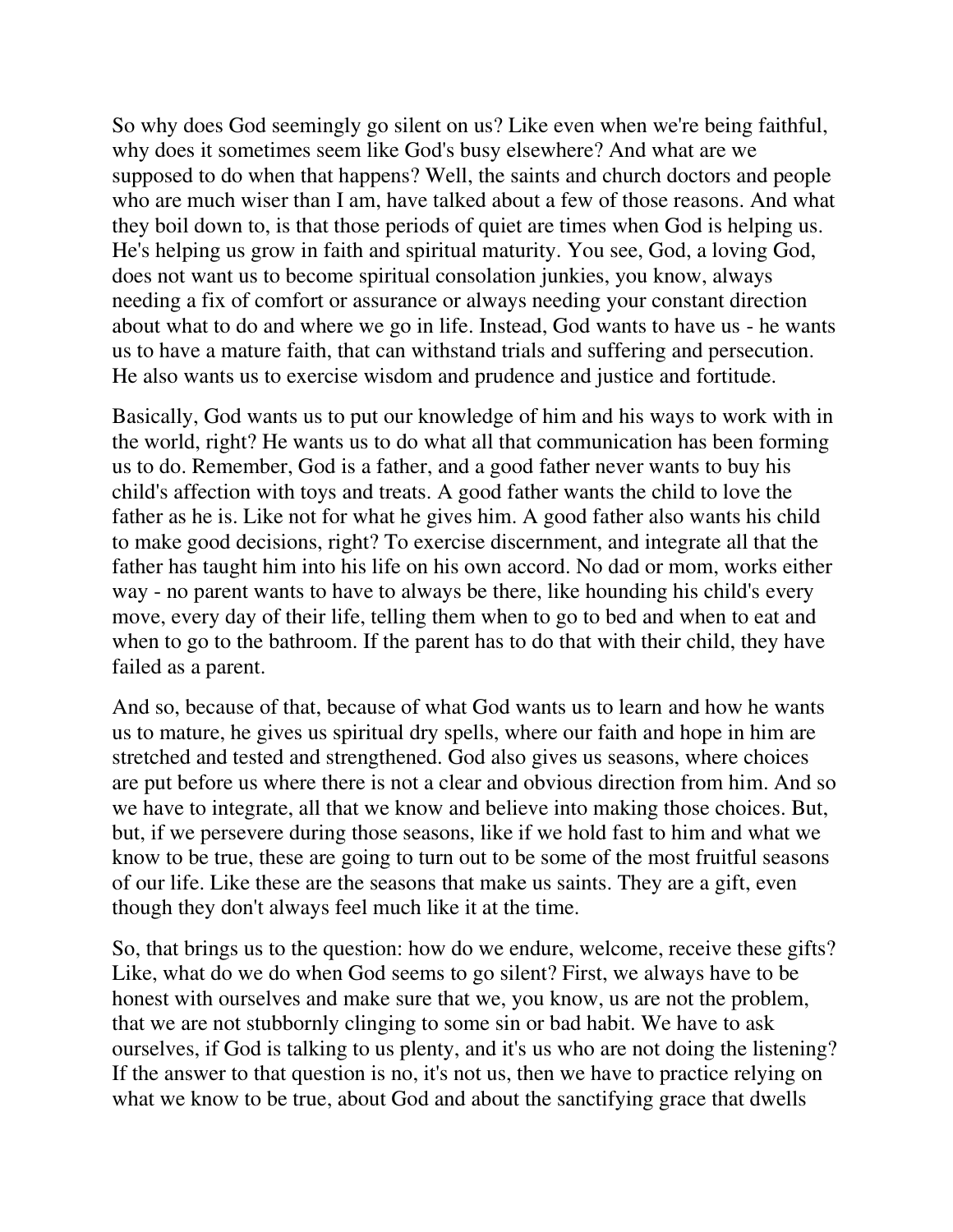within us. Like Israel of old, we can recall all of the good gifts that God has given us. Like all the good, he's brought out of our struggles or our suffering in the past, and all the ways he has revealed himself to us at other points in our life.

Actually, I have a prayer that I pray when I'm really struggling, and I call it the Litany of Trust. It's not a complicated litany, you don't have to memorize anything, it's just me going over all the blessings God has given me and thanking him for that. So, I name them one by one, like, friends by name, things I love by name, Brussels sprouts, whatever it is, and after each one, I say, "Thank You, Lord." Doing something like that, that might help you, too.

Another important thing to do, during these seasons of silence is to keep talking to God. Like don't stop praying or going to mass or sharing your heart with the Lord, just because you're not hearing him clearly right this very second. God is always listening to you. He is always looking on you with love, and he always wants to hear what you have to say. So even if he's not talking back, keep saying it.

Third. Remember that God, he's never really silent. You might not be hearing his word in your heart, but he is always speaking to us through his word, in sacred scripture, and in the church's liturgy and in the teaching authority of the church and in his saints and in creation. If you are struggling or in doubt, rely on all the ways God has already made his will clear. God, remember he is communication, so he has given us an overabundance of guidance, and the ability to use common sense to apply that guidance to our situation. Again, he's a father, and so he expects us to use both when we're making decisions.

It's also important to remember, if you're struggling to make a decision, and you're not sure what direction God wants you to go, remember that God doesn't just speak to us through clear words. He also speaks to us through our desires and our opportunities. Sometimes God uses our hearts and our interests to help us, show us, you know, show which direction he wants us to go. So as long as your heart is telling you to do something, that is in line with God's clear teaching and scripture and tradition; all right so, if it's telling you to do something that contradicts the moral law, that it's not God's direction, but if it's in line with the moral law, then it's okay to listen to it. It's okay to stay put and wait, if that's what it says to do, or move forward in a different direction if doors are opening that way.

What I do know is that if we step out in faith, we can trust that God is going to direct our steps. He might not be super chatty in how he gives that direction, but he will give it one way or another. God will use whatever we're doing in faith to lead us to him and that's what matters. God does not expect us to be mind-readers,